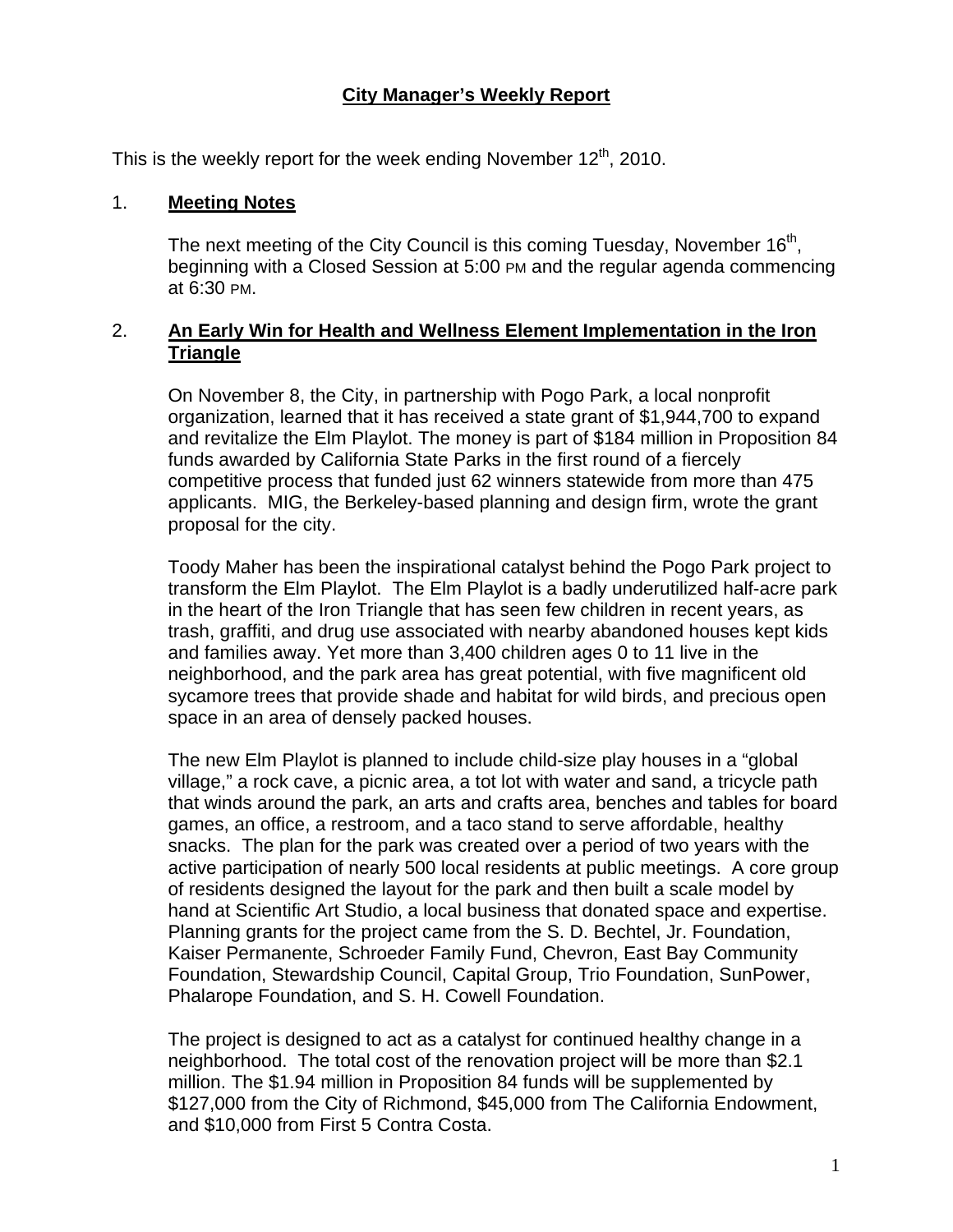For more information about the project, see [www.pogopark.org](http://www.pogopark.org/).

# 3. *Weekly Report* **Error Correction: Giving Credit Where Credit is Due**

In my October 29<sup>th</sup> Weekly Report, I discussed the 2010 Richmond Summer Youth Employment Program (SYEP) which served 652 youth this past year. I also reported on the generous sponsors that helped raise the funds, but neglected to identify California Oils Corporation as part of that group. I apologize to California Oils Corporation for my oversight and I thank them for their generous support of this program.

## 4. **Wastewater Treatment Plant Odor Update**

The City continues to work to address the odor issues occurring around the wastewater treatment plant. City staff is providing updates to residents who are participating in the "PtRichmondAir" google group. The City will be utilizing the HazMat division of the Fire Department to respond to and investigate odor complaints. The City is also utilizing the services of an industrial hygienist to perform ongoing hydrogen sulfide monitoring within Point Richmond and they will assist the Fire Department as necessary. Wastewater Program Manager Chad Davisson is researching the implementation of permanent air quality monitoring stations, and is actively monitoring the development of a remedial action plan to eliminate odors at the plant.

### 5. **City of Richmond, National Parks Service, and Ford Point, LLC Reach Agreement on Construction of Rosie the Riveter Visitor Center**

After more than a year of negotiations, the National Parks Service, Ford Point LLC., and the City of Richmond have executed a Letter of Intent (LOI) for the renovation of the Historic Oilhouse building. This 12,500 square foot structure is adjacent to the Historic Ford Assembly Building and, upon completion of the renovation, will serve as the Rosie the Riveter Visitor Education Center. The LOI outlines the major deal points and establishes the terms of the renovation work. This milestone represents a major step towards finalizing the Project Development Agreement and Lease agreements that need to be approved by the City Council before construction can begin.

### 6. **Lawrence Berkeley National Lab Community Advisory Group Meeting**

This past Monday, Vice-Mayor Jeff Ritterman, Community and Economic Development Director Steve Duran, Economic Development Manager Thomas Mills, Senior Development Project Manager Shasa Curl, and I attended a meeting of the Community Advisory Group (CAG) that is related to the future growth and development of the Lawrence Berkeley National Lab (LBNL). This was the second such meeting at which City staff has been in attendance. As you may know, LBNL is considering the possibility of a second campus, with the short-term interest of consolidating two satellite labs that it currently has in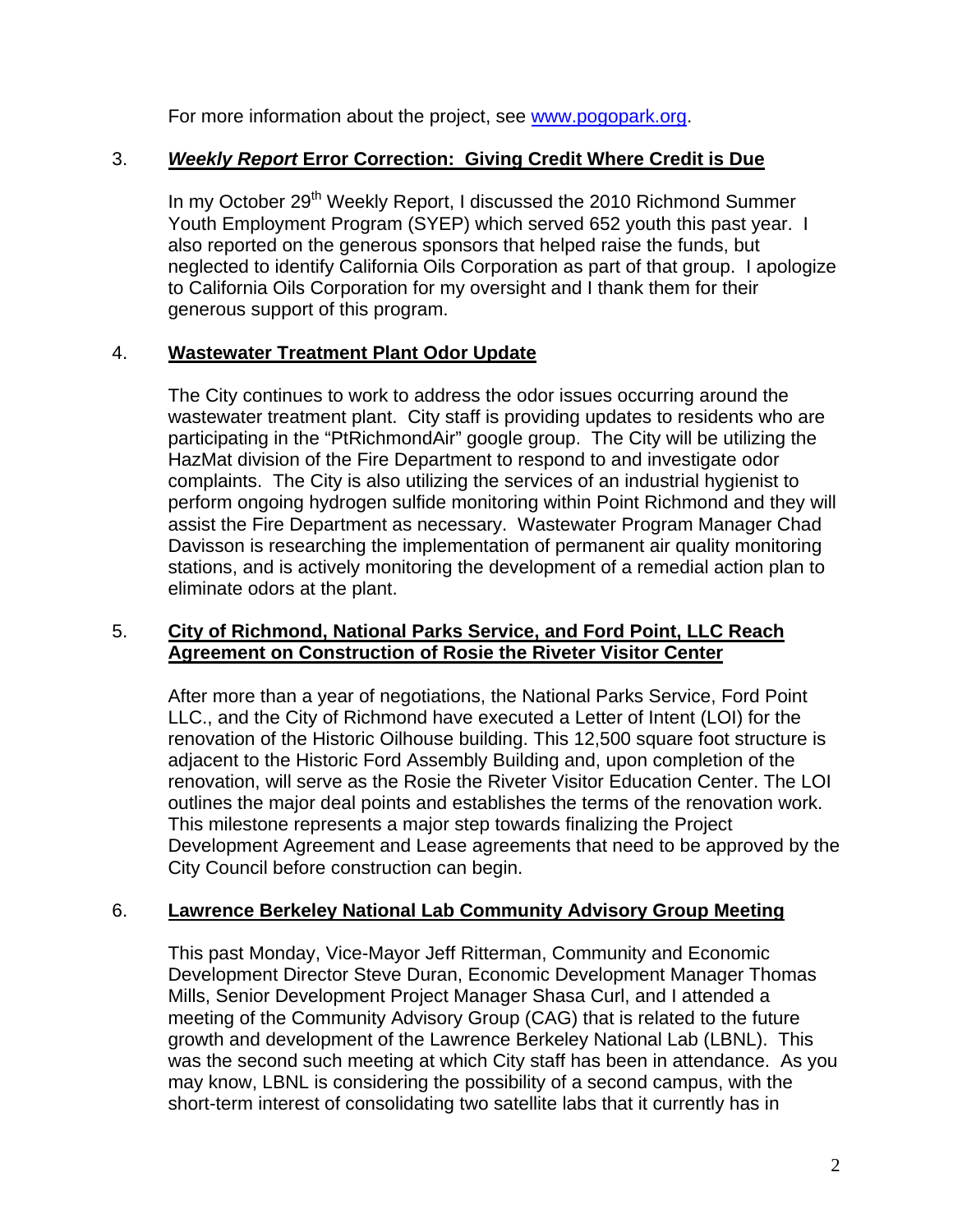Emeryville and Walnut Creek, respectively. We are continuing the process of staying actively informed as LBNL reviews its options.

# 7. **Carlson Boulevard Project Update**

Originally delayed by significant PG&E and EBMUD utility relocation work, the first phase of excavation finally began this past Thursday for the reconstruction of Carlson Boulevard. Depending on weather, we anticipate that the two outside lanes of Carlson will be paved by the end of the month, followed by the completion of the center lanes over the winter months, as weather allows. Once the median work is complete and final utility relocations are completed by PG&E, we anticipate that the final top lift of asphalt will be completed by the end of March or early April. This is a complete rebuild of Carlson where the crown of the road will be lowered by 12" to 15" and a new 6' wide median will be installed.

# 8. **Via Verdi Temporary Channel Improvements**

The Via Verdi temporary channel improvements were completed last week and San Pablo Creek is once again flowing uninterrupted. In anticipation of the upcoming rainy season, and in accordance with applicable construction site regulations, erosion control measures have been installed and are being finalized this week. The emergency bypass road will remain open to traffic, as usual, serving the residents of the Sobrante Glen neighborhood.

## 9. **Engineering Services Capital Improvement Program Updates**

- *Park Plaza Series Streetlight Conversion Project:* The poles and fixtures are being manufactured and the contractor is locating underground utilities. Field construction has started.
- *Richmond Ohlone Greenway Gap Closure (Design):* A public meeting is schedule for November  $18<sup>th</sup>$  at 6:00 PM at the multi-purpose room in the basement of the 440 Civic Center Plaza building to review the 95% design.
- Pavement Rehabilitation Project: Due to the early rain and temperature dropping to below 60F, the slurry seal contractor is hesitant to proceed. Since a two-week window is required to complete the slurry seal work, it is likely that slurry seal will be postponed until spring 2011. Slurry sealing is a cost effective pavement treatment consisting of a very thin layer of asphaltic sealant.
- *Winehaven Historical District Emergency Stabilization Project:* A Request for Proposal (RFP) was issued on November 3<sup>rd</sup> for a design/build contract to stabilize the most immediate hazards in the thirty five existing buildings on site. The proposal will separate costs per building so that the City can choose which buildings to stabilize based on budget and level of severity. Proposals are expected to be received December 3<sup>rd</sup>.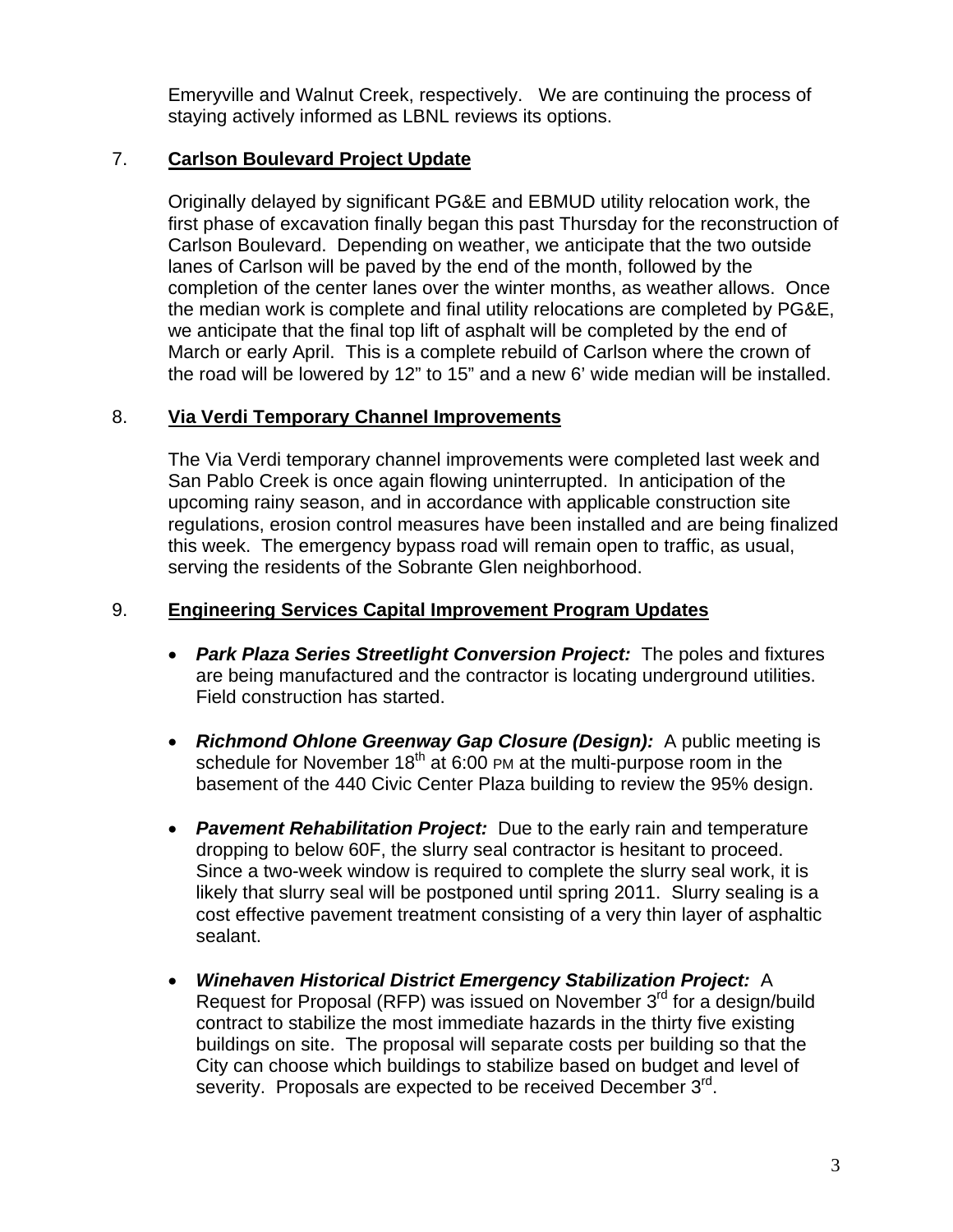*Roosevelt & McLaughlin Sewer Pipe Rehabilitation Project:*Roosevelt Avenue from San Pablo Avenue to McLaughlin Street and McLaughlin Street from Roosevelt Avenue to Key Street will be closed from 7:00 AM to 5:00 PM on weekdays until November 19<sup>th</sup>. The existing sanitary sewer (SS) main pipes will be rehabilitated with pipe bursting technology, sanitary sewer maintenance holes will be removed and replaced, and SS laterals will be restored. Unfortunately, due to the existing alignment of the SS main on the streets, there is not enough width to maintain through traffic. Local traffic for the residents and emergency vehicles will be allowed to pass through the streets; however, other vehicles will be detoured.

## 10. **Changes to Richmond Floodplain Map**

The Federal Emergency Management Agency (FEMA) is in the process of revising the Digital Flood Insurance Rate Map (DFIRM) Panels because the Wildcat and San Pablo Creek levees are not in full compliance with the National Flood Insurance Program (NFIP) regulations. Therefore, the delineation of the floodplain boundary of the "100-year flood" for certain locations in the City of Richmond has been revised.

This floodplain map is important for property owners in affected areas as it changes flood insurance requirements. The affected areas include Wildcat Creek, from approximately 1,900 feet downstream of Richmond Parkway to approximately 600 feet downstream of 3rd Street and San Pablo Creek, from approximately 1,400 feet downstream of the North Richmond Bypass Bridge to just downstream of 3rd Street in the Unincorporated Areas of Contra Costa County.

The Preliminary DFIRM Panels are available for inspection at the City of Richmond, Engineering Services Department and Contra Costa County. During the 90-day comment period, which ends on January 25, 2011, any person in the community may comment on the proposed floodplain delineations. These comments must be submitted to FEMA by the end of the 90 days and all comments must be received by the City of Richmond by January 18, 2011. All comments will be considered before FEMA makes its final determination at the end of the comment period.

# 11. **Energy Efficiency Presentation at RNCC**

Environmental Initiatives staff from the City Manager's Office organized an energy efficiency presentation at the November  $8<sup>th</sup>$  Richmond Neighborhood Coordinating Council (RNCC) meeting to inform residents about several low and moderate income energy efficiency programs. All low and moderate income residents were encouraged to contact these programs to see if they qualify for these programs. The four programs that presented at the RNCC meeting include:

1) PG&E's Energy Partners [\(http://www.pge.com/energypartners/](http://www.pge.com/energypartners/) - 510.981.7764) – PG&E provides free energy efficiency measures, appliances,